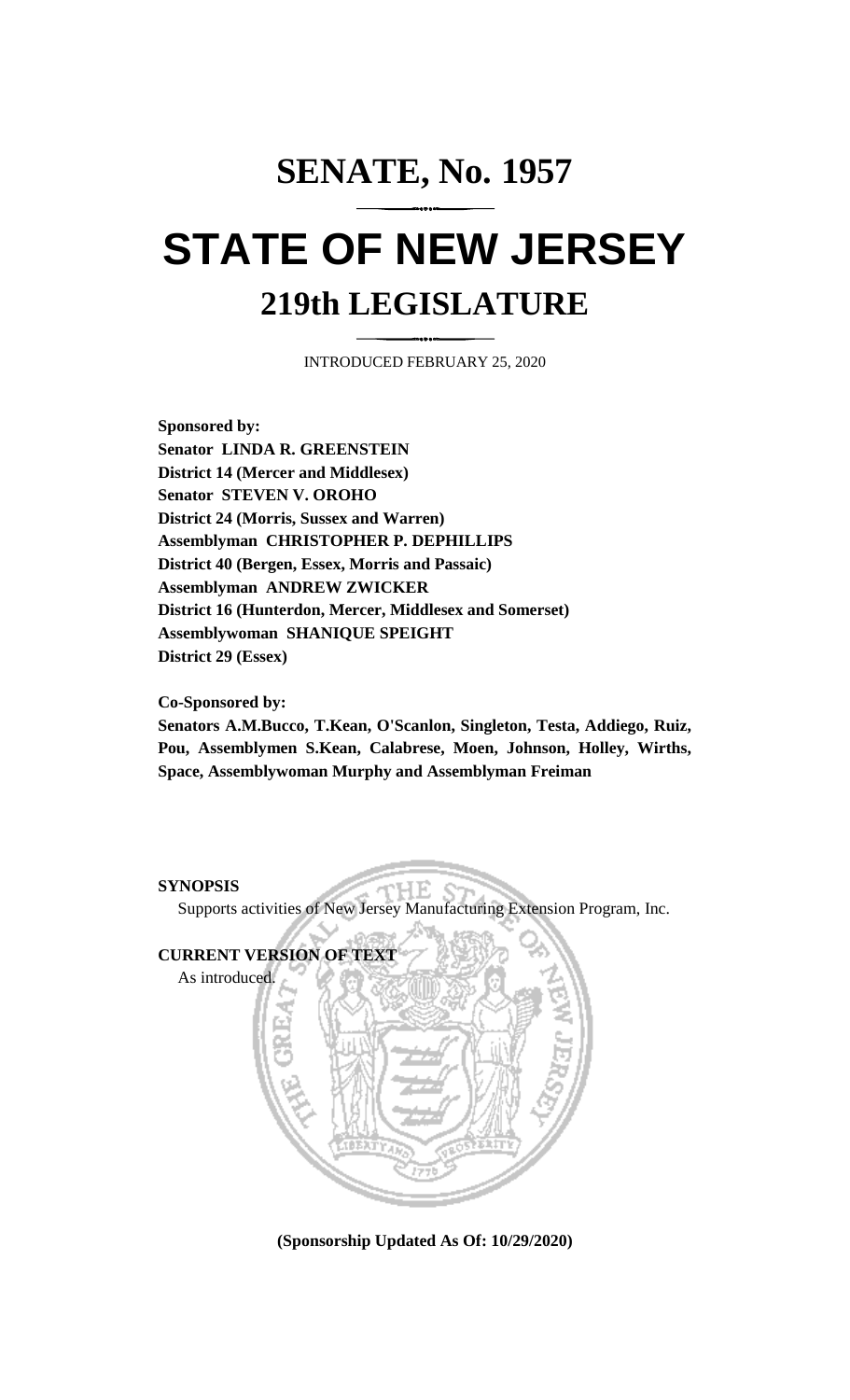**AN ACT** concerning the New Jersey Manufacturing Extension Program, Inc. and amending P.L.1992, c.43. **BE IT ENACTED** *by the Senate and General Assembly of the State of New Jersey:* 1. Section 9 of P.L.1992, c.43 (C.34:15D-9) is amended to read as follows: 9. a. A restricted, nonlapsing, revolving Workforce Development Partnership Fund, to be managed and invested by the State Treasurer, is hereby established to: provide employment and training services to qualified displaced, disadvantaged and employed workers by means of training grants or customized training services; provide for the other costs indicated in subsection a. of section 4 of P.L.1992, c.43 (C.34:15D-4); support the activities of the New Jersey Manufacturing Extension Program, Inc. or an appropriate successor; provide for the New Jersey Innovation and Research Fellowship Program as provided for in section 3 of P.L.2015, c.235 (C.34:15D-26); provide for the Talent Network Program as provided for in section 2 of P.L.2019, c.125 (C.34:15D- 29); and facilitate the provision of education and training to youth by means of grants provided by the Youth Transitions to Work Partnership pursuant to the provisions of P.L.1993, c.268 (C.34:15E-1 et al.). All appropriations to the fund, all interest accumulated on balances in the fund and all cash received for the fund from any other source shall be used solely for the purposes specifically delineated by this act. b. During any fiscal year beginning after June 30, 2001, of the total revenues dedicated to the program during any one fiscal year: 25% shall be deposited in an account of the Workforce Development Partnership Fund reserved to provide employment and training services for qualified displaced workers, and through fiscal year 2023, not less than 10% of the revenues deposited in that account shall be reserved to provide employment and training services to qualified displaced workers in the pursuit of industry- valued credentials under the pilot program established pursuant to P.L.2019, c.252 (C.34:15D-30 et al.); and during any fiscal year beginning after June 30, 2019, 0.5% shall be deposited in an account of the Workforce Development Partnership Fund reserved for an appropriated to the Department of Labor and Workforce Development for the Apprenticeship Start-Up Grant Program created pursuant to section 3 of P.L.2019, c.417 (C.34:15D-6.1); 6% shall be deposited in an account of the Workforce Development Partnership Fund reserved to provide employment and training services for qualified disadvantaged workers, and through fiscal

**Matter underlined thus is new matter.**

**EXPLANATION – Matter enclosed in bold-faced brackets [thus] in the above bill is not enacted and is intended to be omitted in the law.**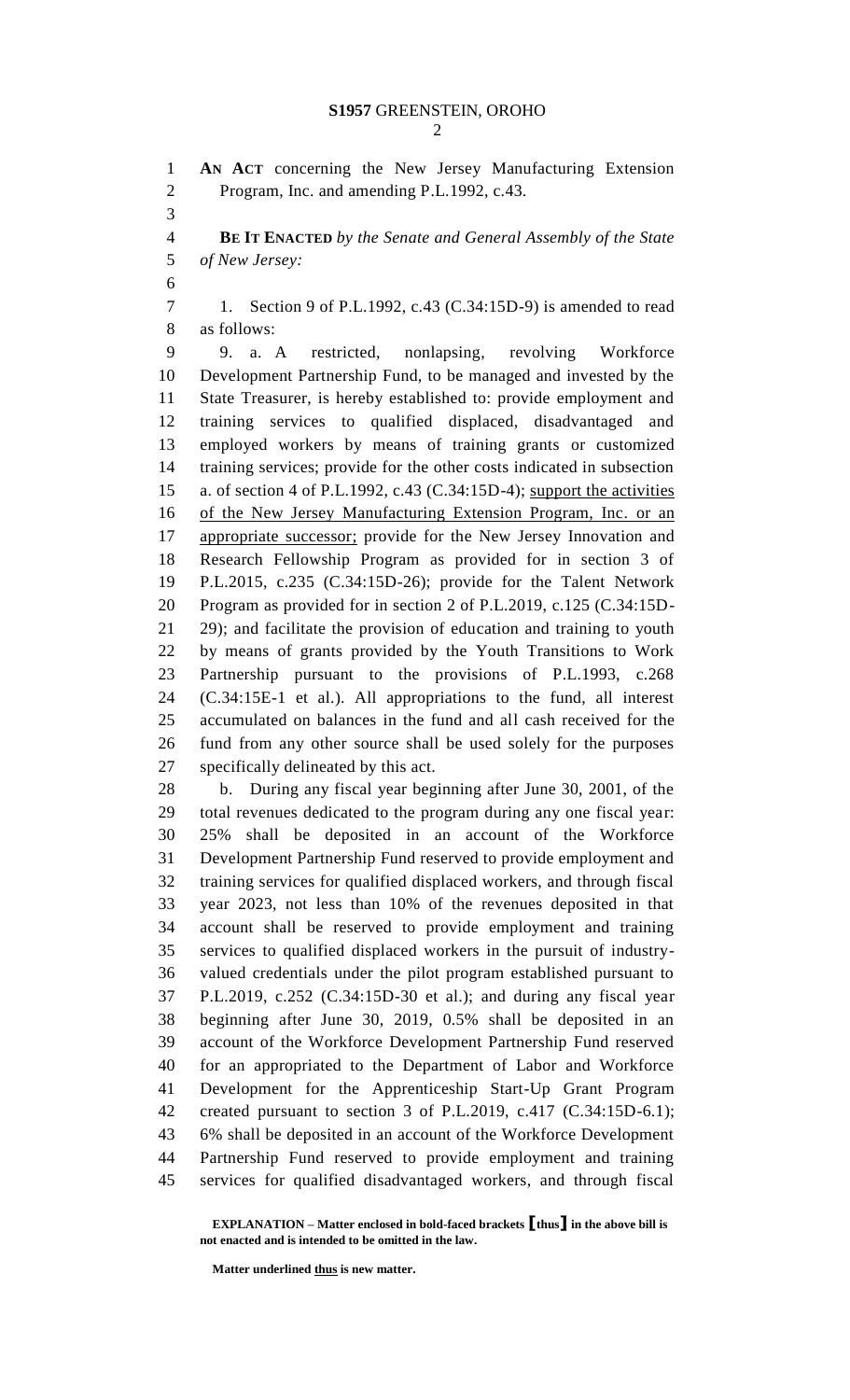#### **S1957** GREENSTEIN, OROHO

 year 2023, not less than 10% of the revenues deposited in that account shall be reserved to provide employment and training services to qualified disadvantaged workers in the pursuit of industry-valued credentials under the pilot program established pursuant to P.L.2019, c.252 (C.34:15D-30 et al.); 37% minus \$1.5 million shall be deposited in an account of the Workforce Development Partnership Fund reserved for and appropriated to the Office of Customized Training; 5% shall be deposited in an account of the Workforce Development Partnership Fund reserved for the Youth Transitions to Work Partnership created pursuant to P.L.1993, c.268 (C.34:15E-1 et seq.); 3% shall be deposited in an account of the Workforce Development Partnership Fund reserved for occupational safety and health training; 5% shall be deposited in an account of the Workforce Development Partnership Fund reserved for and appropriated to the Talent Network Program established pursuant to section 2 of P.L.2019, c.125 (C.34:15D-29); 3% shall be deposited in an account of the Workforce Development Partnership Fund reserved for the New Jersey Innovation and Research Fellowship Program established pursuant to section 3 of P.L.2015, c.235 (C.34:15D-26); 10% shall be deposited in an account of the Workforce Development Partnership Fund reserved for administrative costs as defined in section 3 of P.L.1992, c.43 (C.34:15D-3); \$1.5 million shall be deposited in an account of the Workforce Development Partnership Fund reserved to support the activities of the New Jersey Manufacturing Extension Program, Inc. or an appropriate successor; 0.5% shall be deposited in an account of the Workforce Development Partnership Fund reserved for the State Employment and Training Commission to design criteria and conduct an annual evaluation of the program; and 5% shall be deposited in an account of the Workforce Development Partnership Fund to be used, at the discretion of the commissioner, for any of the purposes indicated in subsection a. of section 4 of P.L.1992, c.43 (C.34:15D-4).

 c. Beginning January 1, 1995, through June 30, 2002, the balance in the fund as of the previous December 31, as determined in accordance with generally accepted accounting principles, shall not exceed 1.5 times the amount of contributions deposited for the calendar year then ended. If the balance exceeds this amount, the excess shall be deposited into the unemployment compensation fund within seven business days of the date that the determination is made.

 d. Beginning July 1, 2002, and for any subsequent fiscal year, if the unexpended cash balance in any of the accounts indicated in subsection b. of this section, except for the account reserved for the Talent Network Program, less any amount awarded in grants but not yet disbursed from the account, is determined to exceed 20% of the amount of contributions collected for deposit in the account pursuant to this subsection during the fiscal year then ended, the